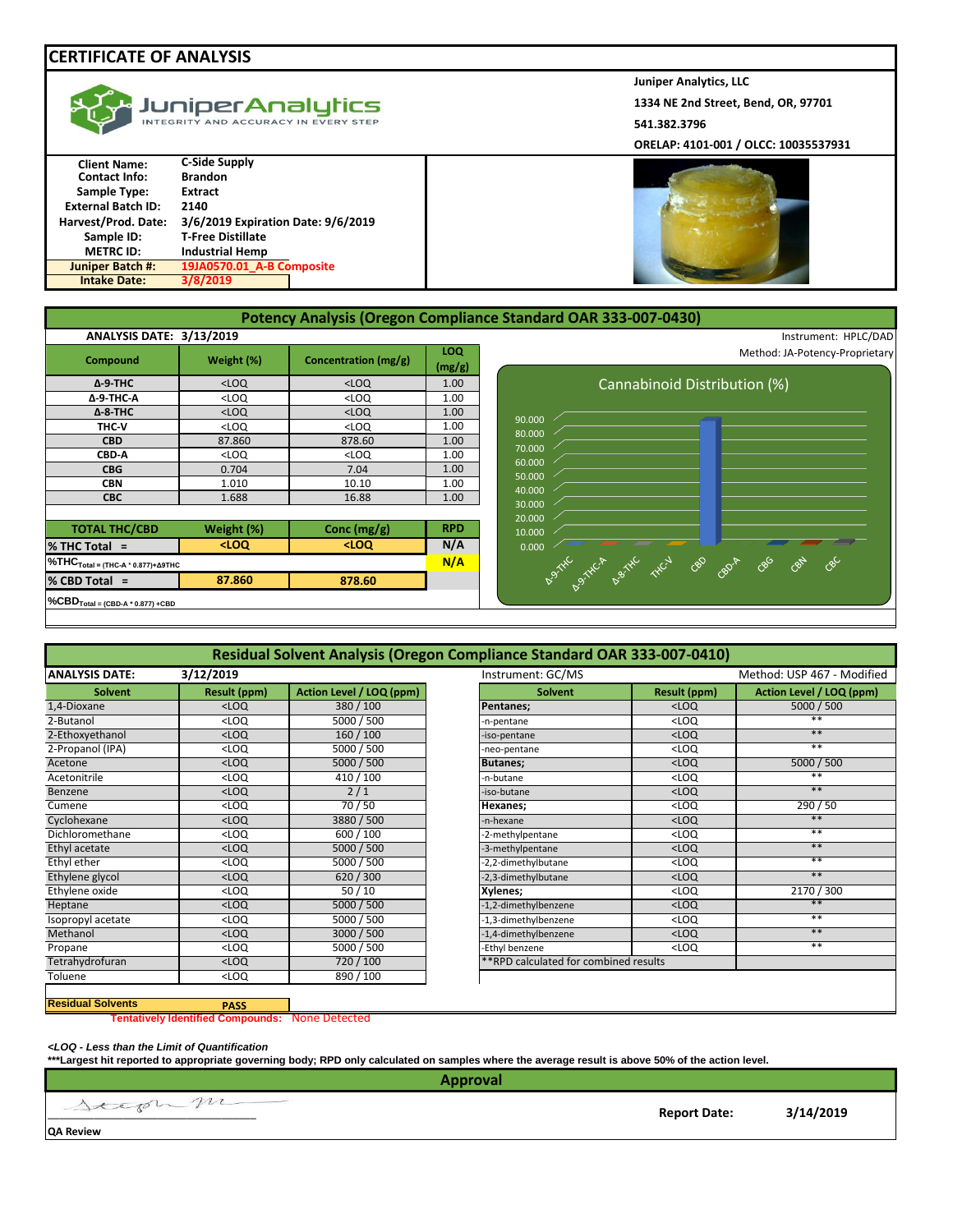

| Juniper Batch #:    | 19JA0570.01 |
|---------------------|-------------|
| <b>Intake Date:</b> | 3/8         |

**19JA0570.01\_A-B Composite 3/8/2019**

| Pesticide Analysis (Oregon Compliance Standard OAR 333-008-1190) |                     |                          |                      |                     |                              |
|------------------------------------------------------------------|---------------------|--------------------------|----------------------|---------------------|------------------------------|
| 3/13/2019<br><b>ANALYSIS DATE:</b>                               |                     |                          | Instrument: LC/MS/MS |                     | Method: AOAC 2007.1-modified |
| <b>Pesticide</b>                                                 | <b>Result (ppm)</b> | Action Level / LOQ (ppm) | <b>Pesticide</b>     | <b>Result (ppm)</b> | Action Level / LOQ (ppm)     |
| Abamectin                                                        | $<$ LOQ             | 0.5 / 0.25               | Imazalil             | $<$ LOQ             | 0.2 / 0.10                   |
| Acephate                                                         | $<$ LOQ             | 0.4 / 0.20               | Imidacloprid         | $<$ LOQ             | 0.4 / 0.20                   |
| Acequinocyl                                                      | $<$ LOQ             | 2.0 / 1.00               | Kresoxim-methyl      | $<$ LOQ             | 0.4 / 0.20                   |
| Acetamiprid                                                      | $<$ LOQ             | 0.2 / 0.10               | Malathion            | $<$ LOQ             | 0.2 / 0.10                   |
| Aldicarb                                                         | $<$ LOQ             | 0.4 / 0.20               | Metalaxyl            | $<$ LOQ             | 0.2 / 0.10                   |
| Azoxystrobin                                                     | $<$ LOQ             | 0.2 / 0.10               | Methiocarb           | $<$ LOQ             | 0.2 / 0.10                   |
| Bifenazate                                                       | $<$ LOQ             | 0.2 / 0.10               | Methomyl             | $<$ LOQ             | 0.4 / 0.20                   |
| <b>Bifenthrin</b>                                                | $<$ LOQ             | 0.2 / 0.10               | Methyl Parathion     | $<$ LOQ             | 0.2 / 0.10                   |
| <b>Boscalid</b>                                                  | $<$ LOQ             | 0.4 / 0.20               | <b>MGK-264</b>       | $<$ LOQ             | 0.2 / 0.10                   |
| Carbaryl                                                         | $<$ LOQ             | 0.2 / 0.10               | Myclobutanil         | $<$ LOQ             | 0.2 / 0.10                   |
| Carbofuran                                                       | $<$ LOQ             | 0.2 / 0.10               | Naled                | $<$ LOQ             | 0.5 / 0.25                   |
| Chlorantraniliprole                                              | $<$ LOQ             | 0.2 / 0.10               | Oxamyl               | $<$ LOQ             | 1.0 / 0.50                   |
| Chlorfenapyr                                                     | $<$ LOQ             | 1.0 / 0.50               | Paclobutrazol        | $<$ LOQ             | 0.4 / 0.20                   |
| Chlorpyrifos                                                     | $<$ LOQ             | 0.2 / 0.10               | Permethrins          | $<$ LOQ             | 0.2 / 0.10                   |
| Clofentezine                                                     | $<$ LOQ             | 0.2 / 0.10               | Phosmet              | $<$ LOQ             | 0.2 / 0.10                   |
| Cyfluthrin                                                       | $<$ LOQ             | 1.0 / 0.50               | Piperonyl butoxide   | $<$ LOQ             | 2.0 / 1.00                   |
| Cypermethrin                                                     | $<$ LOQ             | 1.0 / 0.50               | Prallethrin          | $<$ LOQ             | 0.2 / 0.10                   |
| Daminozide                                                       | $<$ LOQ             | 1.0 / 0.50               | Propiconazole        | $<$ LOQ             | 0.4 / 0.20                   |
| <b>DDVP</b> (Dichlorvos)                                         | $<$ LOQ             | 1.0 / 0.50               | Propoxur             | $<$ LOQ             | 0.2 / 0.10                   |
| Diazinon                                                         | $<$ LOQ             | 0.2 / 0.10               | Pyrethrins           | $<$ LOQ             | 1.0 / 0.50                   |
| Dimethoate                                                       | $<$ LOQ             | 0.2 / 0.10               | Pyridaben            | $<$ LOQ             | 0.2 / 0.10                   |
| Ethoprophos                                                      | $<$ LOQ             | 0.2 / 0.10               | Spinosad             | $<$ LOQ             | 0.2 / 0.10                   |
| Etofenprox                                                       | $<$ LOQ             | 0.4 / 0.20               | Spiromesifen         | $<$ LOQ             | 0.2 / 0.10                   |
| Etoxazole                                                        | $<$ LOQ             | 0.2 / 0.10               | Spirotetramat        | $<$ LOQ             | 0.2 / 0.10                   |
| Fenoxycarb                                                       | $<$ LOQ             | 0.2 / 0.10               | Spiroxamine          | $<$ LOQ             | 0.4 / 0.20                   |
| Fenpyroximate                                                    | $<$ LOQ             | 0.4 / 0.20               | Tebuconazole         | $<$ LOQ             | 0.4 / 0.20                   |
| Fipronil                                                         | $<$ LOQ             | 0.4 / 0.20               | Thiacloprid          | $<$ LOQ             | 0.2 / 0.10                   |
| Flonicamid                                                       | $<$ LOQ             | 1.0 / 0.50               | Thiamethoxam         | $<$ LOQ             | 0.2 / 0.10                   |
| Fludioxonil                                                      | $<$ LOQ             | 0.4 / 0.20               | Trifloxystrobin      | $<$ LOQ             | 0.2 / 0.10                   |
| Hexythiazox                                                      | $<$ LOQ             | 1.0 / 0.50               |                      |                     |                              |
| <b>Pesticide Screen</b>                                          | <b>PASS</b>         |                          |                      |                     |                              |
| LOQ= Limit of Quantification                                     |                     |                          |                      |                     |                              |

| Microbiological Contaminants (Oregon Compliance Standard OAR 333-007-0390) |                     |            |                 |
|----------------------------------------------------------------------------|---------------------|------------|-----------------|
| <b>ANALYSIS DATE: Not Tested</b>                                           |                     |            |                 |
| <b>Microbiological screening</b>                                           | <b>Colony count</b> | CFU/g      | <b>Results:</b> |
| <b>Total coliforms</b>                                                     | Not tested          | Not tested | N/A             |
| Escherichia coli (E. coli)                                                 | Not tested          | Not tested | N/A             |
|                                                                            |                     |            |                 |